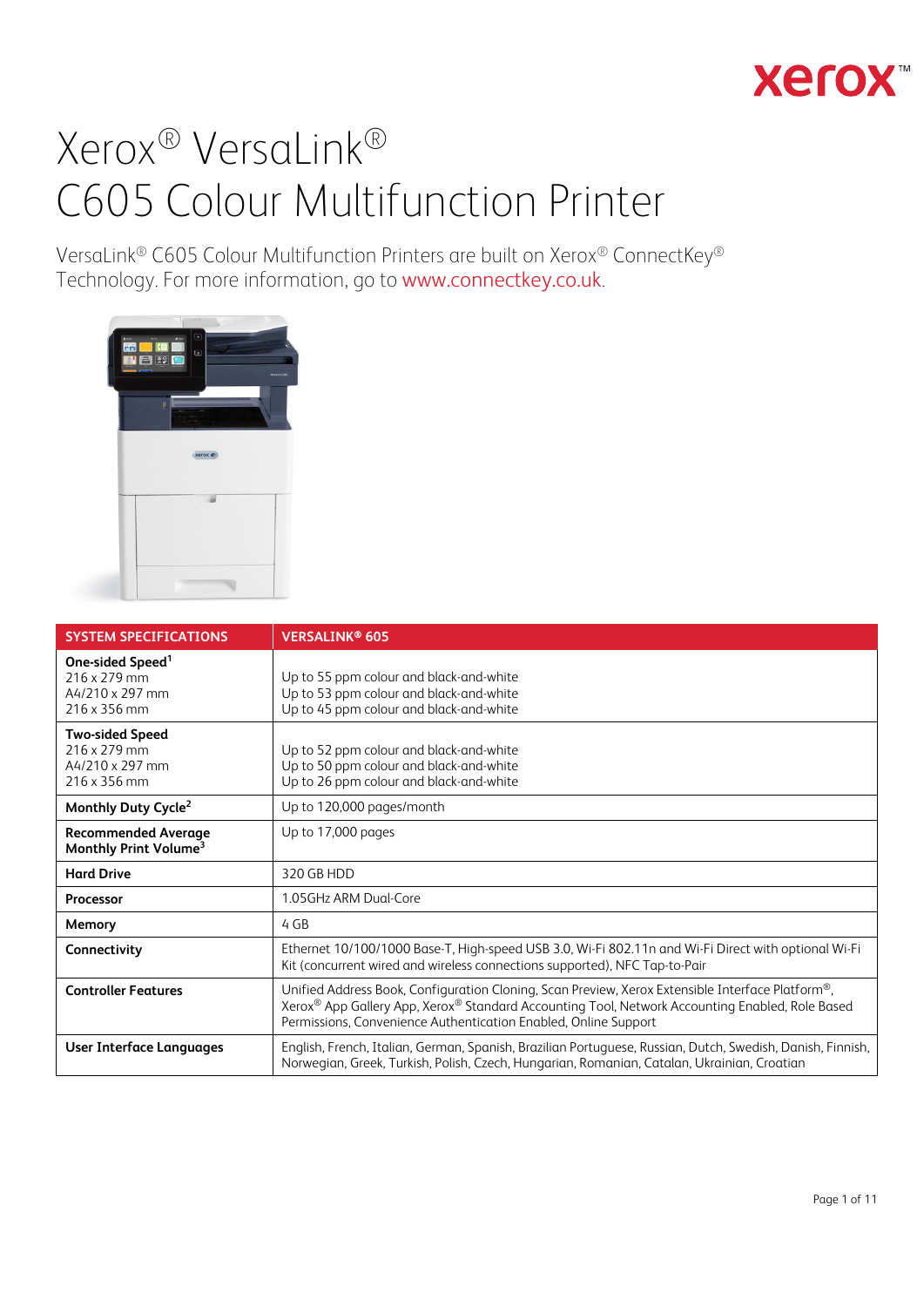| <b>DEVICE SPECIFICATIONS</b>                                      |                                                                |                                                            |               |               |
|-------------------------------------------------------------------|----------------------------------------------------------------|------------------------------------------------------------|---------------|---------------|
| <b>ELECTRICAL REQUIREMENTS</b>                                    |                                                                |                                                            |               |               |
| <b>North America</b>                                              | Voltage: 110-127V +/-10%<br>Frequency: 50/60 Hz +/-3%, 12A     |                                                            |               |               |
| <b>Europe and Other Geographies</b>                               |                                                                | Voltage: 220-240V +/- 10%<br>Frequency: 50/60 Hz +/-3%, 8A |               |               |
| <b>POWER CONSUMPTION</b>                                          |                                                                |                                                            |               |               |
| <b>Continuous Printing4</b>                                       | 820 watts or less                                              |                                                            |               |               |
| Ready (Standby) Mode <sup>4</sup>                                 | 90 watts or less                                               |                                                            |               |               |
| <b>Energy Saver (Sleep) Mode<sup>4</sup></b>                      | 0.9 watts or less                                              |                                                            |               |               |
| <b>OPERATING ENVIRONMENT</b>                                      |                                                                |                                                            |               |               |
| <b>Required Temperature</b><br><b>Range (Storage)</b>             | 0 to 35 °C                                                     |                                                            |               |               |
| <b>Required Temperature</b><br><b>Range (Operating)</b>           | 10 to 32 °C                                                    |                                                            |               |               |
| <b>Required Relative Humidity</b>                                 | 15% to 85%                                                     |                                                            |               |               |
| <b>Sound Power Levels</b><br>Operating<br>Standby                 | $7.27 B(A)$ or less<br>4.84 $B(A)$ or less                     |                                                            |               |               |
| <b>Sound Pressure Levels</b><br>Operating<br>Standby              | 57.4 dB(A) or less<br>33.5 dB(A) or less                       |                                                            |               |               |
| <b>Boot Time</b><br>(from Off to UI Ready)                        | As fast as 65 seconds                                          |                                                            |               |               |
| <b>Warm-up Time</b><br>(from Sleep to UI Ready)                   | As fast as 11 seconds                                          |                                                            |               |               |
| <b>DIMENSIONS AND</b><br><b>WEIGHT (UNPACKAGED)</b>               | <b>WIDTH</b>                                                   | <b>DEPTH</b>                                               | <b>HEIGHT</b> | <b>WEIGHT</b> |
| <b>Base Unit</b>                                                  | 470 mm                                                         | 503 mm                                                     | 643.7 mm      | 36.1 kg       |
| <b>Base Unit with Mailbox</b>                                     | 487.5 mm                                                       | 503 mm                                                     | 843.7 mm      | 44.1 kg       |
| <b>Base Unit with Finisher</b>                                    | 487.5 mm                                                       | 503 mm                                                     | 843.7 mm      | 45.6 kg       |
| <b>Base Unit with High-Capacity</b><br><b>Feeder and Finisher</b> | 724.2 mm                                                       | 772.1 mm                                                   | 1302.7 mm     | 65.3 kg       |
| <b>Base Unit with High-Capacity</b><br><b>Feeder and Mailbox</b>  | 724.2 mm                                                       | 772.1 mm                                                   | 1302.7 mm     | 63.8 kg       |
| 550-sheet Paper Tray                                              | 420 mm                                                         | 464.5 mm                                                   | 123 mm        | $6.6$ kg      |
| <b>High-Capacity Feeder</b><br>(includes Caster Base)             | 724.2 mm                                                       | 772.1 mm                                                   | 459 mm        | 19.7 kg       |
| <b>Cabinet (includes Caster Base)</b>                             | 724.2 mm                                                       | 772.1 mm                                                   | 336 mm        | 16.6 kg       |
| <b>Caster Base</b>                                                | 724.2 mm                                                       | 772.1 mm                                                   | 90 mm         | 8.5 kg        |
| <b>Mailbox</b>                                                    | 450.8 mm                                                       | 477.6 mm                                                   | 248.0 mm      | 5.3 kg        |
| Finisher                                                          | 450.8 mm                                                       | 411.0 mm                                                   | 248.0 mm      | $6.8$ kg      |
| <b>DIMENSIONS AND</b><br><b>WEIGHT (PACKAGED)</b>                 | <b>WIDTH</b><br><b>DEPTH</b><br><b>HEIGHT</b><br><b>WEIGHT</b> |                                                            |               |               |
| <b>Base Unit</b>                                                  | 594 mm<br>789 mm<br>655 mm<br>44 kg                            |                                                            |               |               |
| 550-sheet Paper Tray                                              | 535 mm                                                         | 584 mm                                                     | 248 mm        | 8.5 kg        |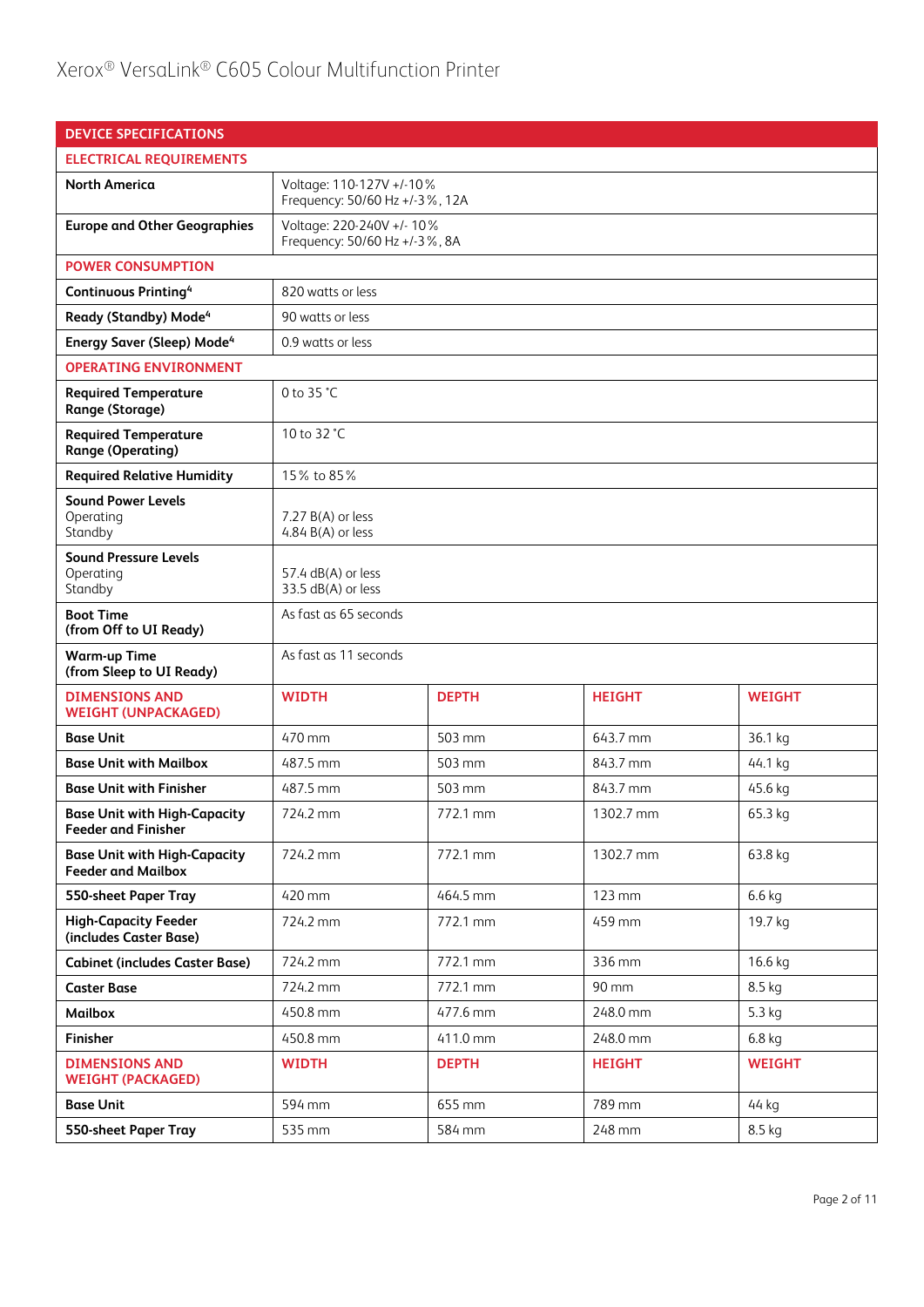| <b>High-Capacity Feeder</b><br>(includes Caster Base) | 568 mm                                                                                                                                                                                                                                                                                                                                                                                                                                                                                                                                                                                                                                                                                                                                                                                                                                      | 663 mm | 711 mm | 38 kg  |
|-------------------------------------------------------|---------------------------------------------------------------------------------------------------------------------------------------------------------------------------------------------------------------------------------------------------------------------------------------------------------------------------------------------------------------------------------------------------------------------------------------------------------------------------------------------------------------------------------------------------------------------------------------------------------------------------------------------------------------------------------------------------------------------------------------------------------------------------------------------------------------------------------------------|--------|--------|--------|
| <b>Cabinet (includes Caster Base)</b>                 | 584 mm                                                                                                                                                                                                                                                                                                                                                                                                                                                                                                                                                                                                                                                                                                                                                                                                                                      | 629 mm | 597 mm | 28 kg  |
| <b>Caster Base</b>                                    | 585 mm                                                                                                                                                                                                                                                                                                                                                                                                                                                                                                                                                                                                                                                                                                                                                                                                                                      | 619 mm | 330 mm | 18 kg  |
| <b>Mailbox</b>                                        | 573 mm                                                                                                                                                                                                                                                                                                                                                                                                                                                                                                                                                                                                                                                                                                                                                                                                                                      | 518 mm | 386 mm | 7.8 kg |
| Finisher                                              | 573 mm                                                                                                                                                                                                                                                                                                                                                                                                                                                                                                                                                                                                                                                                                                                                                                                                                                      | 398 mm | 386 mm | 8.8 kg |
| <b>CERTIFICATIONS</b>                                 |                                                                                                                                                                                                                                                                                                                                                                                                                                                                                                                                                                                                                                                                                                                                                                                                                                             |        |        |        |
|                                                       | To view the latest list of certifications, go to www.xerox.com/OfficeCertifications.                                                                                                                                                                                                                                                                                                                                                                                                                                                                                                                                                                                                                                                                                                                                                        |        |        |        |
| <b>PRINT</b>                                          |                                                                                                                                                                                                                                                                                                                                                                                                                                                                                                                                                                                                                                                                                                                                                                                                                                             |        |        |        |
| <b>First-Print-Out Time</b>                           | As fast as 5.2 seconds colour/4.8 seconds black-and-white                                                                                                                                                                                                                                                                                                                                                                                                                                                                                                                                                                                                                                                                                                                                                                                   |        |        |        |
| <b>Print Resolution</b>                               | Up to 1200 x 2400 dpi                                                                                                                                                                                                                                                                                                                                                                                                                                                                                                                                                                                                                                                                                                                                                                                                                       |        |        |        |
| <b>Page Description Languages</b>                     | PCL® 5e, 6<br><b>PDF</b><br><b>XPS</b><br>TIFF<br><b>JPEG</b><br>HP-GL<br>Adobe <sup>®</sup> PostScript <sup>®</sup> 3 <sup>™</sup>                                                                                                                                                                                                                                                                                                                                                                                                                                                                                                                                                                                                                                                                                                         |        |        |        |
| <b>Maximum Print Area</b>                             | 4 mm from edge of paper                                                                                                                                                                                                                                                                                                                                                                                                                                                                                                                                                                                                                                                                                                                                                                                                                     |        |        |        |
| <b>Print Features</b>                                 | <b>Application Defaults</b><br>Banner Pages Enable/Disable<br><b>Bi-directional Real-time Status</b><br><b>Booklet Layout</b><br>Draft Mode<br>Fit to New Paper Size<br>Job Identification (Print ID or Banner, Print ID in margins on first page only or all pages)<br>Job Monitoring (Client or Local User Interface)<br>LAN Fax (requires Fax Kit)<br>N-up Page Layout (up to 16 pages per sheet)<br>Paper Selection by Attribute<br>Personal Print<br>Print Around Enable/Disable<br>Print from USB<br>Sample Set<br>Saved Job<br>Scaling<br>Secure Print<br>Skip Blank Pages<br>Special Pages (exception page programming covers, inserts, exceptions pages)<br>Store and Recall Driver Settings<br>Stored Jobs Deletion<br>Two-sided Printing (as default)<br>Watermark (predefined and custom)<br><b>Earth Smart Driver Settings</b> |        |        |        |
| <b>Print from USB</b>                                 | Allows walk-up printing from Type A USB port<br>Supports direct printing from computer via Type B USB port<br>Supported file formats: PDF, JPEG, TIFF, XPS, PDF/A                                                                                                                                                                                                                                                                                                                                                                                                                                                                                                                                                                                                                                                                           |        |        |        |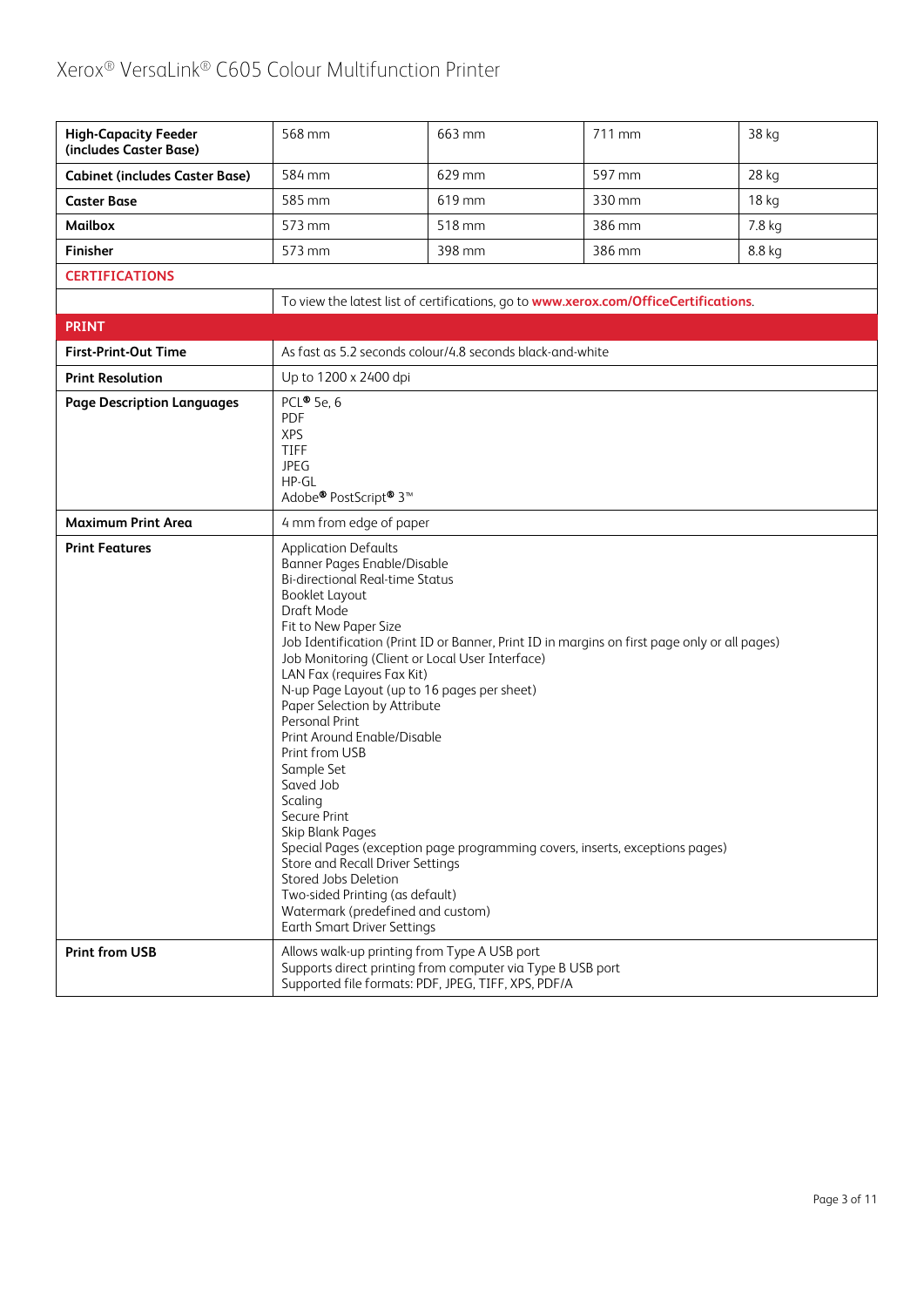| <b>Operating Systems</b>                            | Windows <sup>®</sup> 7, 8, 8.1, 10<br>Windows Server 2008 SP2, Server 2008 R2 SP1, Server 2012, Server 2012 R2, Server 2016<br>macOS® 10.11, 10.12, 10.13<br>Citrix®<br>Redhat <sup>®</sup> Enterprise Linux <sup>®</sup><br>Fedora Core<br>IBM <sup>®</sup> AIX <sup>®</sup><br>HP-UX®<br>Oracle <sup>®</sup> Solaris<br><b>SUSE®</b><br>$SAP^®$<br>Note: For information about supported versions for the above operating systems, please visit our<br>Drivers & Downloads page and specify your device at https://www.support.xerox.com/en-gb. |
|-----------------------------------------------------|---------------------------------------------------------------------------------------------------------------------------------------------------------------------------------------------------------------------------------------------------------------------------------------------------------------------------------------------------------------------------------------------------------------------------------------------------------------------------------------------------------------------------------------------------|
| <b>Fonts</b>                                        | PostScript fonts: 136<br>PCL fonts: 83                                                                                                                                                                                                                                                                                                                                                                                                                                                                                                            |
| Xerox <sup>®</sup> Global Print Driver <sup>®</sup> | A truly universal print driver that lets IT administrators install, upgrade and manage Xerox® and<br>non-Xerox® devices from a single driver. It provides a consistent, easy-to-use interface for end<br>users, reducing the number of support calls and simplifying print services management.                                                                                                                                                                                                                                                   |
| Xerox <sup>®</sup> Pull Print Driver                | Makes it easy for IT managers to qualify, deploy and manage all print devices using a single driver in<br>a Pull Print environment. Uses a single queue and single driver. The Xerox® Pull Print Driver extends<br>convenience across a broad range of printing assets. IT administrators no longer need to manage<br>and configure multiple drivers. Used in conjunction with Equitrac Office®, Ysoft® SafeQ®, Pharos®<br>and others.                                                                                                            |
| <b>COPY</b>                                         |                                                                                                                                                                                                                                                                                                                                                                                                                                                                                                                                                   |
| <b>Document Scanner</b>                             | 100-sheet Single-Pass Duplex Automatic Document Feeder (DADF)                                                                                                                                                                                                                                                                                                                                                                                                                                                                                     |
| <b>Maximum Scan Area</b>                            | Platen: Up to 216 x 356 mm<br>DADF: Up to 216 x 356 mm                                                                                                                                                                                                                                                                                                                                                                                                                                                                                            |
| <b>Simplex Copy Speed</b>                           | Up to 55 cpm (copies per minute) 216 x 279 mm<br>Up to 53 cpm A4/210 x 297 mm                                                                                                                                                                                                                                                                                                                                                                                                                                                                     |
| <b>Duplex Copy Speed</b>                            | Up to 50 cpm (copies per minute) 216 x 279 mm<br>Up to 47 cpm A4 (210 x 297 mm)                                                                                                                                                                                                                                                                                                                                                                                                                                                                   |
| <b>First-Copy-Out Time</b>                          | As fast as 6.7 seconds colour/4.8 seconds black-and-white                                                                                                                                                                                                                                                                                                                                                                                                                                                                                         |
| Sides (input: output)                               | 1:1, 1:2, 2:2 and 2:1                                                                                                                                                                                                                                                                                                                                                                                                                                                                                                                             |
| Quantity                                            | 1 to 999                                                                                                                                                                                                                                                                                                                                                                                                                                                                                                                                          |
| Resolution (max.)                                   | Up to 600 x 600 dpi                                                                                                                                                                                                                                                                                                                                                                                                                                                                                                                               |
| <b>Reduction/Enlargement</b>                        | Variable zoom from 25% to 400% in 1% increments                                                                                                                                                                                                                                                                                                                                                                                                                                                                                                   |
| Concurrency                                         | Concurrent scanning and printing                                                                                                                                                                                                                                                                                                                                                                                                                                                                                                                  |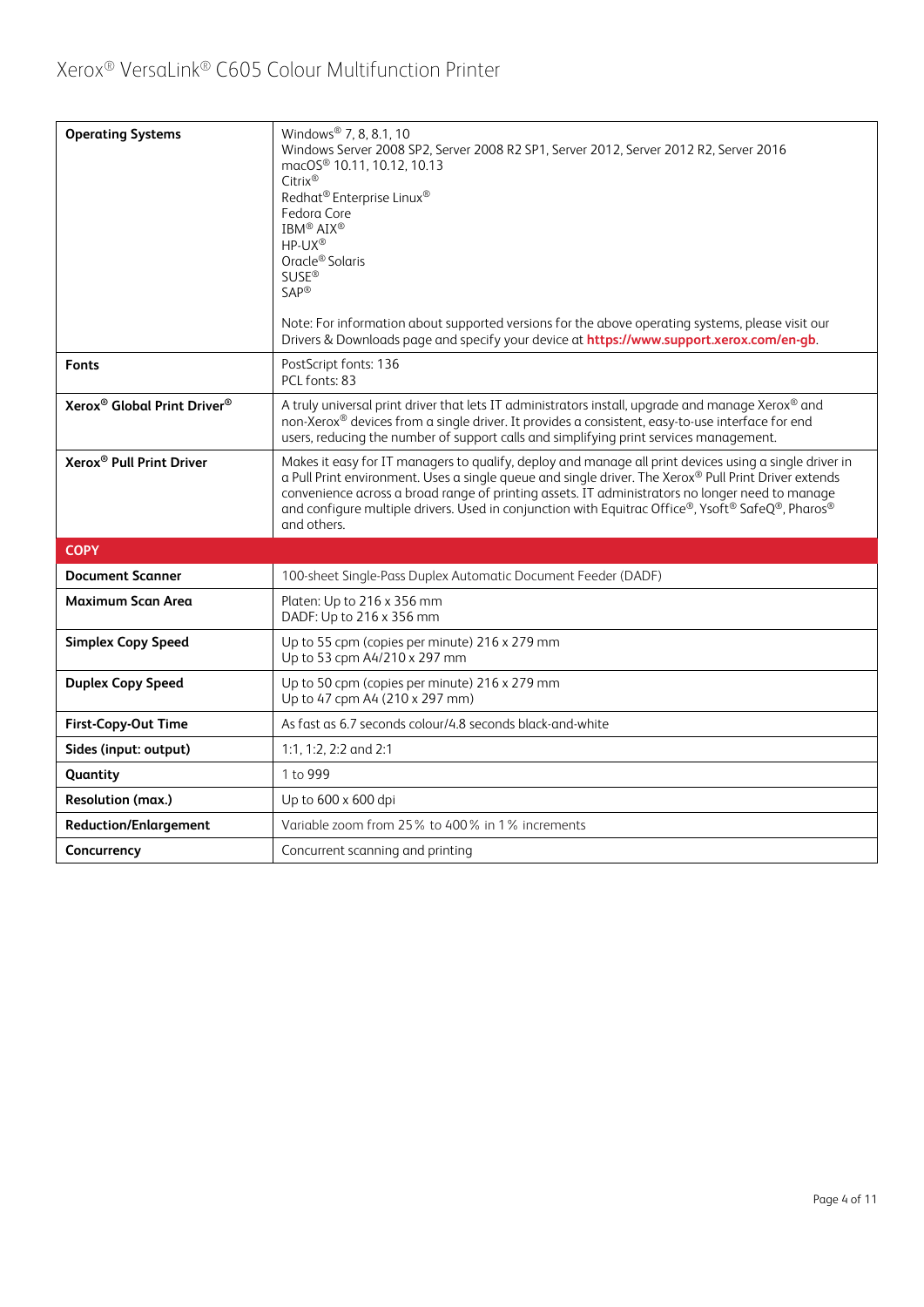| <b>Copy Features</b>               | Annotation (Page Numbers, Comments, Date Stamp, Bates Stamping) including font format,<br>colour and style options*<br>Auto-colour Sensing<br>Automatic Background Suppression<br>Book Copying with Centre Erase<br>Booklet Copying*<br>Collation<br>Colour Balance<br>Colour Effects<br>Darkness Control<br><b>Edge Erase</b><br>Front Cover<br><b>ID Card Copy</b><br>Image Enhancement<br>Lighten/Darken<br>N-up<br>Reduce/Enlarge 25% to 400%<br>Image Shift<br>Original Orientation<br><b>Original Size</b><br>Original Type<br>Page Layout<br>Sample Copy<br>Saturation<br>Sharpness<br>*Requires HDD/Productivity Kit |
|------------------------------------|------------------------------------------------------------------------------------------------------------------------------------------------------------------------------------------------------------------------------------------------------------------------------------------------------------------------------------------------------------------------------------------------------------------------------------------------------------------------------------------------------------------------------------------------------------------------------------------------------------------------------|
|                                    |                                                                                                                                                                                                                                                                                                                                                                                                                                                                                                                                                                                                                              |
| <b>SCAN</b>                        |                                                                                                                                                                                                                                                                                                                                                                                                                                                                                                                                                                                                                              |
| Capability                         | Black-and-white and colour scanning                                                                                                                                                                                                                                                                                                                                                                                                                                                                                                                                                                                          |
| Concurrency                        | Scan while the system is printing copy or network print jobs, or while it is transferring scan to<br>network or fax jobs                                                                                                                                                                                                                                                                                                                                                                                                                                                                                                     |
| <b>Simplex Input Speed</b>         | Black-and-white: Scan up to 49 ipm 216 x 279 mm/46 ipm A4<br>Colour: Scan up to 47 ipm 216 x 279 mm/46 ipm A4                                                                                                                                                                                                                                                                                                                                                                                                                                                                                                                |
| <b>Duplex Input Speed</b>          | Black-and-white: Scan up to 75 ipm 216 x 279 mm/71 ipm A4<br>Colour: Scan up to 55 ipm 216 x 279 mm/52 ipm A4                                                                                                                                                                                                                                                                                                                                                                                                                                                                                                                |
| Resolution                         | Optical - 600 x 600 dpi                                                                                                                                                                                                                                                                                                                                                                                                                                                                                                                                                                                                      |
| <b>Bit Depth</b>                   | 24-bit colour/8-bit greyscale                                                                                                                                                                                                                                                                                                                                                                                                                                                                                                                                                                                                |
| <b>Maximum Scan Area</b>           | Platen: Up to 216 x 356 mm<br>Document Feeder: Up to 216 x 356 mm                                                                                                                                                                                                                                                                                                                                                                                                                                                                                                                                                            |
| <b>Network Filing Protocols</b>    | <b>FTP</b><br><b>SMTP</b><br><b>SMB</b><br>sFTP                                                                                                                                                                                                                                                                                                                                                                                                                                                                                                                                                                              |
| <b>File Formats</b>                | <b>JPG</b><br>TIFF (single and multi-page)<br>XPS (single and multi-page)<br>PDF (single and multi-page)<br>Searchable PDF via Optical Character Recognition (OCR)<br>Password-protected PDF<br>Linearised PDF (set via embedded web server) and PDF/A                                                                                                                                                                                                                                                                                                                                                                       |
| <b>Scan Driver Compatibility</b>   | <b>WIA</b><br><b>TWAIN</b>                                                                                                                                                                                                                                                                                                                                                                                                                                                                                                                                                                                                   |
| <b>Supported Scan Destinations</b> | Scan to Home<br>Scan to USB<br>Scan to Email<br>Scan to Network (Browse FTP or Browse SMB)                                                                                                                                                                                                                                                                                                                                                                                                                                                                                                                                   |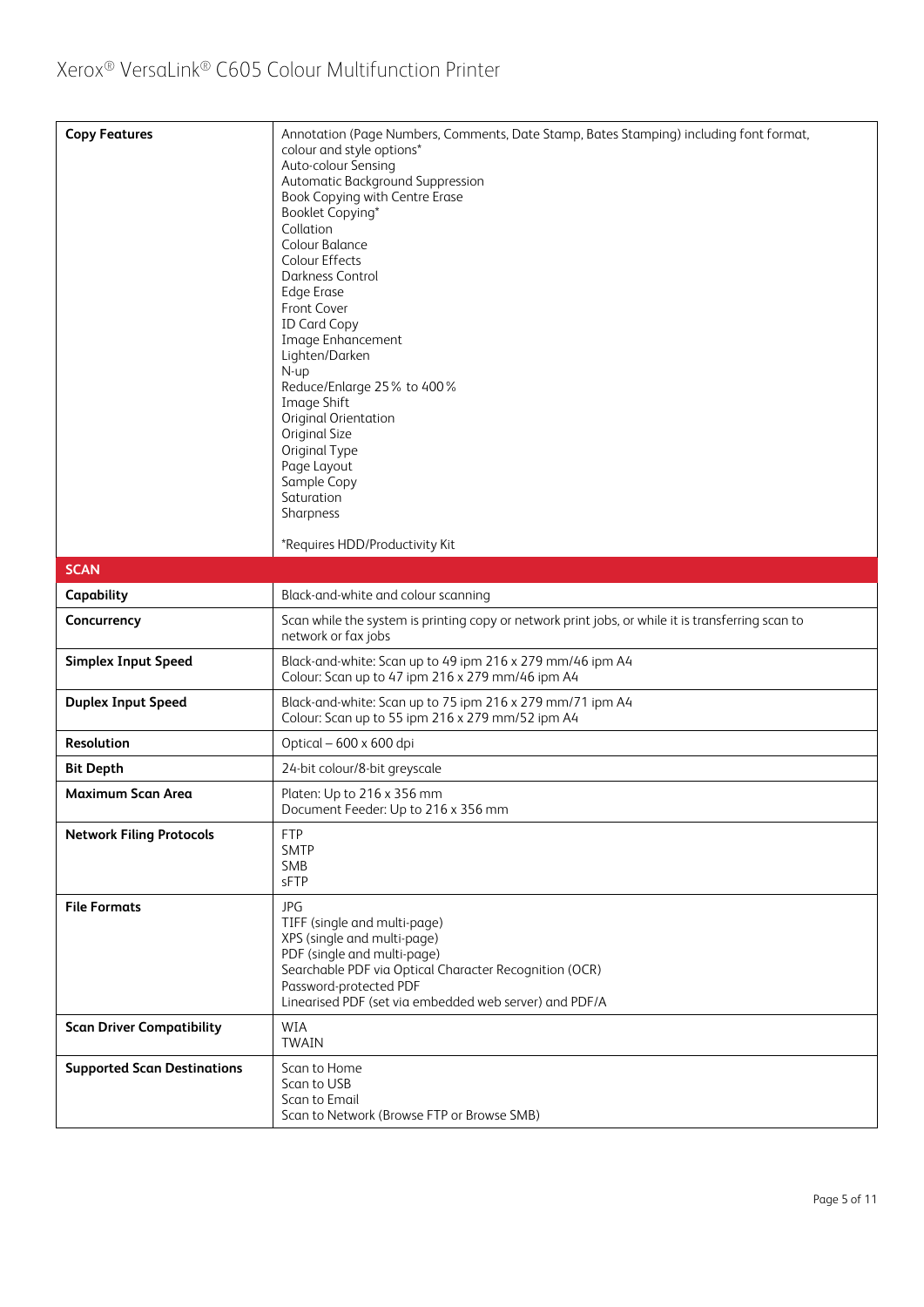| <b>NETWORK SCANNING - SOFTWARE SOLUTIONS</b>                                                                      |                                                                                                                                                                                                                                                                                                                                                                                                                                                                                                                |  |  |
|-------------------------------------------------------------------------------------------------------------------|----------------------------------------------------------------------------------------------------------------------------------------------------------------------------------------------------------------------------------------------------------------------------------------------------------------------------------------------------------------------------------------------------------------------------------------------------------------------------------------------------------------|--|--|
| Xerox <sup>®</sup> ConnectKey <sup>®</sup><br>Apps (Found at the<br><b>Xerox App Gallery)</b>                     | Increase user productivity by simplifying and shortening everyday tasks. Unlike traditional software,<br>ConnectKey® Apps do not require a dedicated server, PC or IT resource. Instead, simply download<br>these lightweight, serverless ConnectKey® Apps to the ConnectKey® Technology-enabled device.                                                                                                                                                                                                       |  |  |
| FAX <sup>5</sup>                                                                                                  |                                                                                                                                                                                                                                                                                                                                                                                                                                                                                                                |  |  |
| <b>Fax Speed</b>                                                                                                  | 33.6 Kbps                                                                                                                                                                                                                                                                                                                                                                                                                                                                                                      |  |  |
| Memory                                                                                                            | 4 MB                                                                                                                                                                                                                                                                                                                                                                                                                                                                                                           |  |  |
| <b>Resolution</b>                                                                                                 | Standard 200x100 dpi, Fine 200x200 dpi, Super Fine 300x300, 400x400, 600x600 dpi                                                                                                                                                                                                                                                                                                                                                                                                                               |  |  |
| Compression                                                                                                       | MH, MR, MMR, JBIG                                                                                                                                                                                                                                                                                                                                                                                                                                                                                              |  |  |
| <b>Fax Features</b>                                                                                               | Walk-up Fax, LAN Fax, Direct Fax, Server Fax Enablement, Fax Forward to Email<br>Fax dialing via Unified Address Book (up to 2,000 contacts)                                                                                                                                                                                                                                                                                                                                                                   |  |  |
| MOBILE SOLUTIONS AND MOBILE DEVICE APPS                                                                           |                                                                                                                                                                                                                                                                                                                                                                                                                                                                                                                |  |  |
| Apple <sup>®</sup> AirPrint <sup>®</sup>                                                                          | Print email, photos and important office documents directly from an Apple iPhone® or iPad® with<br>no drivers to install and no cables to connect. With AirPrint, an iPhone or iPad automatically<br>locates and connects to the AirPrint-enabled device over the office Wi-Fi network.                                                                                                                                                                                                                        |  |  |
| Mopria <sup>®</sup> Certified                                                                                     | ConnectKey® Technology-enabled print devices are Mopria® certified. Mopria® certification ensures<br>you can print wirelessly from your Mopria® supported (Android) smart phone, tablet and other mobile<br>devices instantly and easily.                                                                                                                                                                                                                                                                      |  |  |
| Xerox <sup>®</sup> @printbyXerox App                                                                              | @printbyXerox App is a free service that allows secure printing from any email-enabled device<br>(computer, phone, tablet, iOS, Android <sup>™</sup> , Google® Chromebook™ and more) to a Xerox® printer or<br>multifunction printer using a single email address with no IT intervention. No training is needed. End<br>users simply send attachments to the email address and release them at the panel on the<br>multifunction printer.                                                                     |  |  |
| Xerox <sup>®</sup> Print Services plug-in<br>for Android <sup>™</sup> (Free at Google<br>Play <sup>™</sup> Store) | The Xerox® Print Services plug-in for Android KitKat (4.4 or greater) devices streamlines mobile printing<br>without third-party apps or additional print drivers. You can easily print photos, web pages and<br>documents when your mobile device is connected to printers or multifunction printers using a wireless<br>network. A robust print option set includes two-sided printing, stapling and secure code release. A free<br>download is available from the Google Play™ store.                       |  |  |
| Xerox <sup>®</sup> Mobile Link App<br>(Free at Google Play <sup>™</sup> Store<br>and Apple® App Store)            | The Xerox® Mobile Link App allows you to scan, email and fax from your phone or tablet by<br>connecting with our multifunction printers and send data to and print data from cloud storage. It is<br>easy to create Mobile Link One-Touch Workflows between a mobile device and a multifunction<br>printer. Using a manual address or QR code identification for pairing, automatic device discovery<br>makes it easy to find and pair a mobile device with a nearby Xerox <sup>®</sup> Multifunction Printer. |  |  |
| Xerox <sup>®</sup> Workplace Suite and<br>Xerox <sup>®</sup> Workplace Cloud                                      | Xerox® Workplace Suite is a modular set of workflows designed to save customers time and money<br>by providing effective control over their print fleet, while enabling worker productivity and mobility<br>through a set of robust workflows. Xerox enables ultimate customer flexibility by offering these<br>capabilities in both an on-premises server version (Workplace Suite) and with a cloud based-version<br>(Workplace Cloud) of this solution.                                                     |  |  |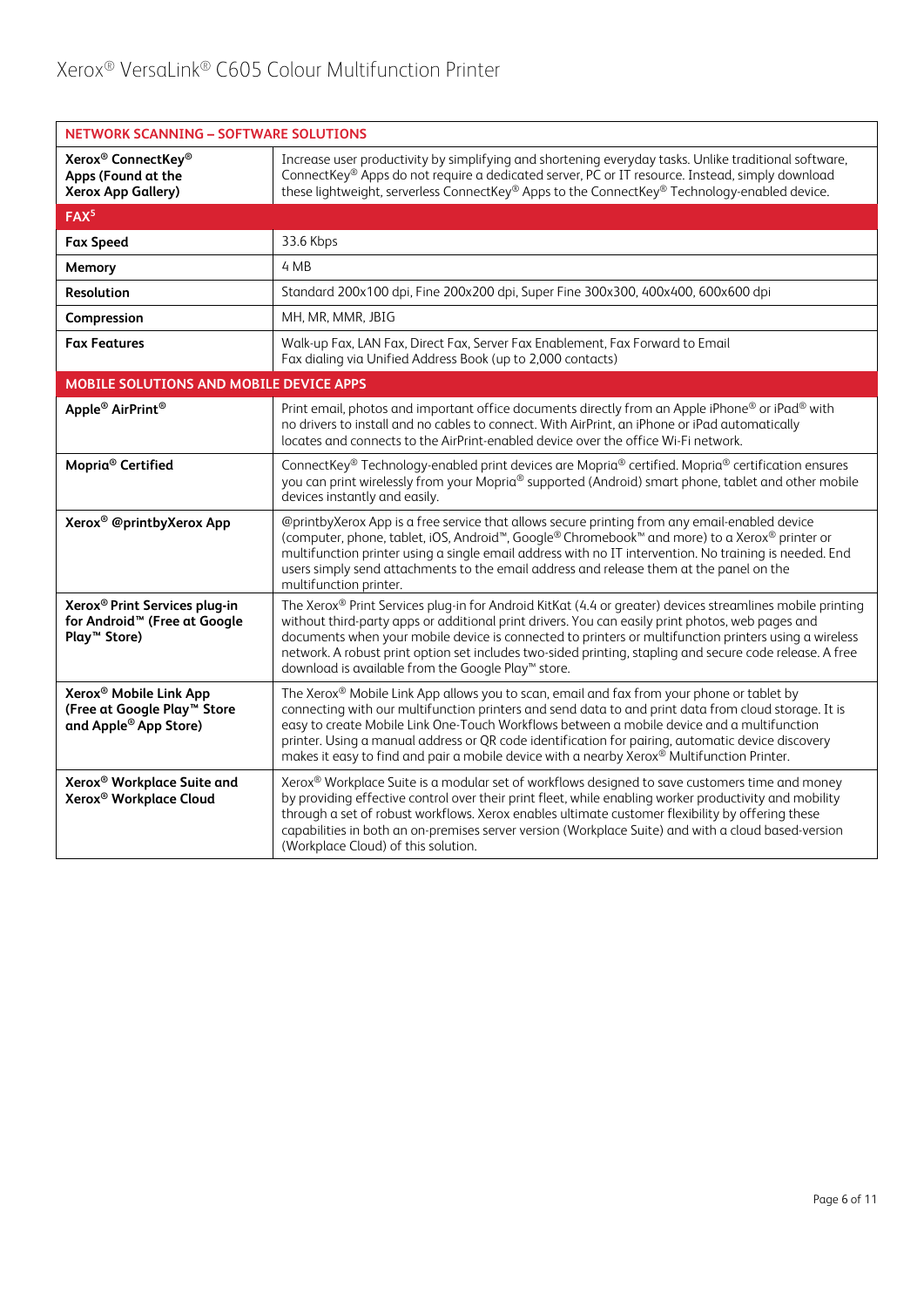| <b>SECURITY</b>          |                                                                                                                                                                                                                                                                                                                                                                                                                                                                                                                                                                                                                                                                                                                                                                             |
|--------------------------|-----------------------------------------------------------------------------------------------------------------------------------------------------------------------------------------------------------------------------------------------------------------------------------------------------------------------------------------------------------------------------------------------------------------------------------------------------------------------------------------------------------------------------------------------------------------------------------------------------------------------------------------------------------------------------------------------------------------------------------------------------------------------------|
| <b>Security Features</b> | <b>Access Controls</b><br>AES 256-bit encryption<br>Audit log<br>Certificate path validation<br>Certificate Revocation List (CRL)/Status Protocol (OCSP)<br>Detection of external program falsification (XCP plug-in)<br>Cisco <sup>®</sup> Identity Services Engine (ISE) Integration<br>Domain Filtering<br>FIPS 140-2<br><b>Firmware Verification</b><br>Immediate Disk Overwrite*<br>IP Address Filtering<br><b>IPsec</b><br>Network Authentication<br>Port Filtering<br>Pre-installed Self-Signed Certificates<br><b>Role Based Permissions</b><br>Secure Email<br>Secure Fax<br>Secure Print<br>Secure Scanning via SFTP<br>Security Certificate Management<br>Smart Card Enablement (CAC/PIV/.NET)<br>SNMP <sub>v3</sub><br>TLS/SSL<br>Trusted Platform Module (TPM) |
| <b>ACCOUNTING</b>        | *Requires HDD/Productivity Kit                                                                                                                                                                                                                                                                                                                                                                                                                                                                                                                                                                                                                                                                                                                                              |
|                          | XEROX <sup>®</sup> STANDARD ACCOUNTING/NETWORK ACCOUNTING (STANDARD)                                                                                                                                                                                                                                                                                                                                                                                                                                                                                                                                                                                                                                                                                                        |
| <b>Tracking</b>          | Copy, Print, Fax, Scan and Email usage                                                                                                                                                                                                                                                                                                                                                                                                                                                                                                                                                                                                                                                                                                                                      |
| Accounting               | Xerox <sup>®</sup> Standard Accounting Tool<br>Up to 1,000 User Accounts without HDD<br>Up to 9,999 User Accounts with HDD<br>Up to 500 General Accounts<br>Network Accounting (Job-Based Accounting)<br>Up to 1,000 User IDs; Up to 1,000 Account IDs without HDD<br>Up to 60,000 User IDs; Up to 60,000 Account IDs with HDD<br>Up to 14,000 Accounting Records (transactions)                                                                                                                                                                                                                                                                                                                                                                                            |
| <b>Features</b>          | Administrator can manage the feature via the Embedded Web Server                                                                                                                                                                                                                                                                                                                                                                                                                                                                                                                                                                                                                                                                                                            |
|                          | ACCOUNTING OPTIONS - NETWORK ACCOUNTING (ALLOWS CENTRAL SERVER TO MANAGE ALL ACCOUNTING)                                                                                                                                                                                                                                                                                                                                                                                                                                                                                                                                                                                                                                                                                    |
|                          | • Enhanced network accounting with up-to-the-minute data on how the system is being used<br>• Comprehensive management and enterprise-scale tracking and reporting of device usage<br>. Numerous solutions are available through Xerox Alliance Partners. For details visit www.xerox.co.uk<br>• Security enhancements include simultaneous support for HTTP/HTTPS protocols<br>• Device requests account authentication from third-party server, enabling larger databases of<br>users and accounts<br>• Accept Authentication Login at control panel and pass to third-party Networking Account                                                                                                                                                                           |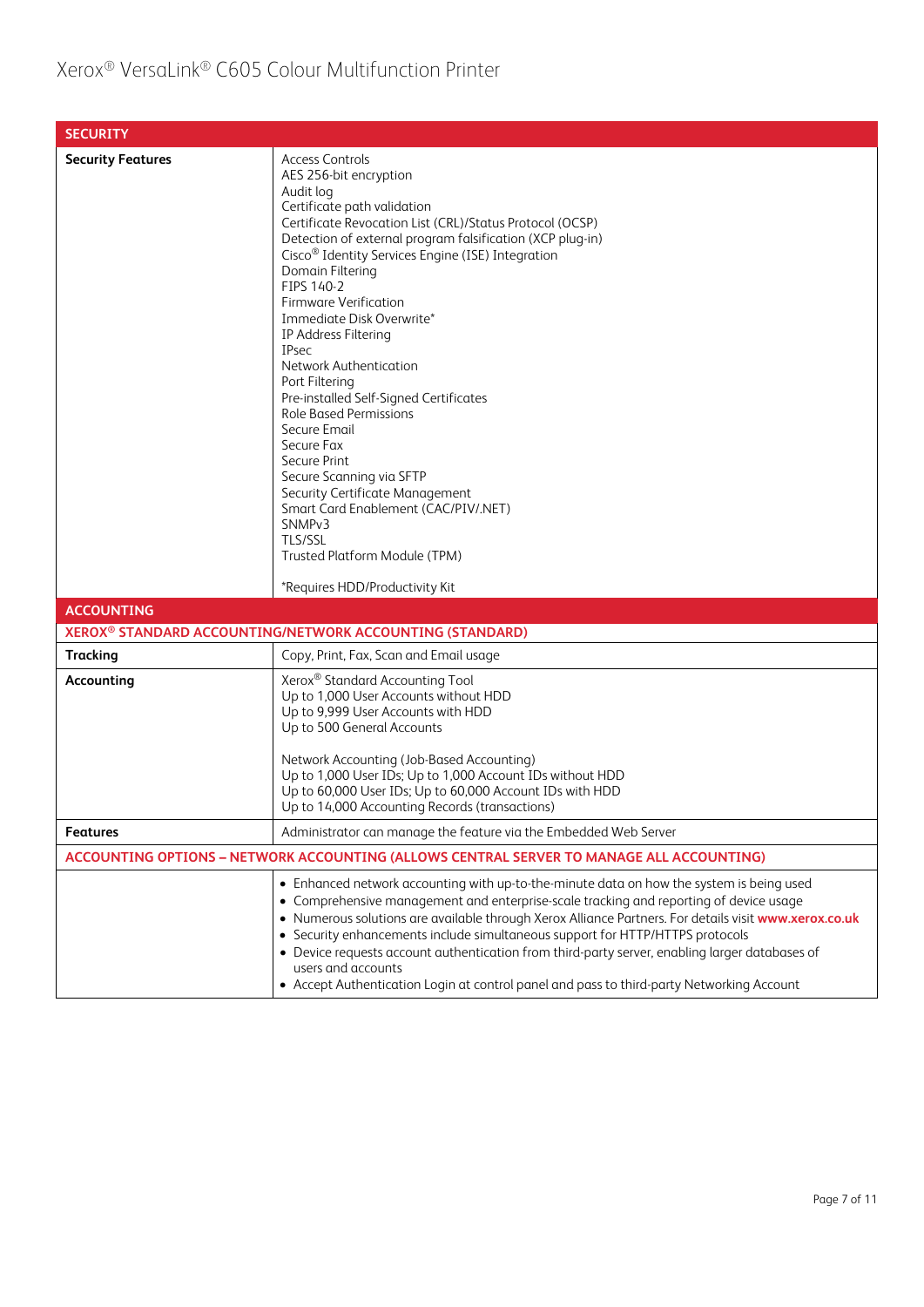## Xerox® VersaLink® C605 Colour Multifunction Printer

| <b>PAPER HANDLING</b>              |                                                                                                                                                                              |  |  |
|------------------------------------|------------------------------------------------------------------------------------------------------------------------------------------------------------------------------|--|--|
| <b>DOCUMENT FEEDER</b>             |                                                                                                                                                                              |  |  |
| Capacity <sup>6</sup>              | Single-Pass Duplex Automatic Document Feeder (DADF): 100 sheets                                                                                                              |  |  |
| <b>Sizes</b>                       | Custom sizes: 140 x 140 mm to 216 x 356 mm                                                                                                                                   |  |  |
| Weights<br>One-sided:<br>Two-Sided | 60 to 128 gsm<br>60 to 128 gsm                                                                                                                                               |  |  |
| <b>BYPASS TRAY</b>                 |                                                                                                                                                                              |  |  |
| Capacity <sup>6</sup>              | 150 sheets                                                                                                                                                                   |  |  |
| <b>Sizes</b>                       | Custom sizes: 76 x 127 mm to 216 x 356 mm                                                                                                                                    |  |  |
| Weights<br>One-sided:<br>Two-Sided | 60 to 220 gsm<br>60 to 176 gsm                                                                                                                                               |  |  |
| <b>Media Types</b>                 | Bond<br>Plain Paper<br>Cardstock<br>Custom<br>Envelopes<br>Hole Punched<br>Labels<br>Letterhead<br>Lightweight Card Stock<br>Pre-Printed<br>Recycled                         |  |  |
| <b>TRAY 1</b>                      |                                                                                                                                                                              |  |  |
| Capacity <sup>6</sup>              | 550 sheets                                                                                                                                                                   |  |  |
| <b>Sizes</b>                       | Custom sizes: 76 x 190 mm to 216 x 356 mm                                                                                                                                    |  |  |
| Weights<br>One-sided:<br>Two-Sided | 60 to 220 gsm<br>60 to 176 gsm                                                                                                                                               |  |  |
| <b>Media Types</b>                 | Bond<br>Plain Paper<br>Cardstock<br>Custom<br>Hole Punched<br>Labels<br>Letterhead<br>Lightweight Card Stock<br>Heavyweight Cardstock<br>Pre-Printed<br>Recycled<br>Envelope |  |  |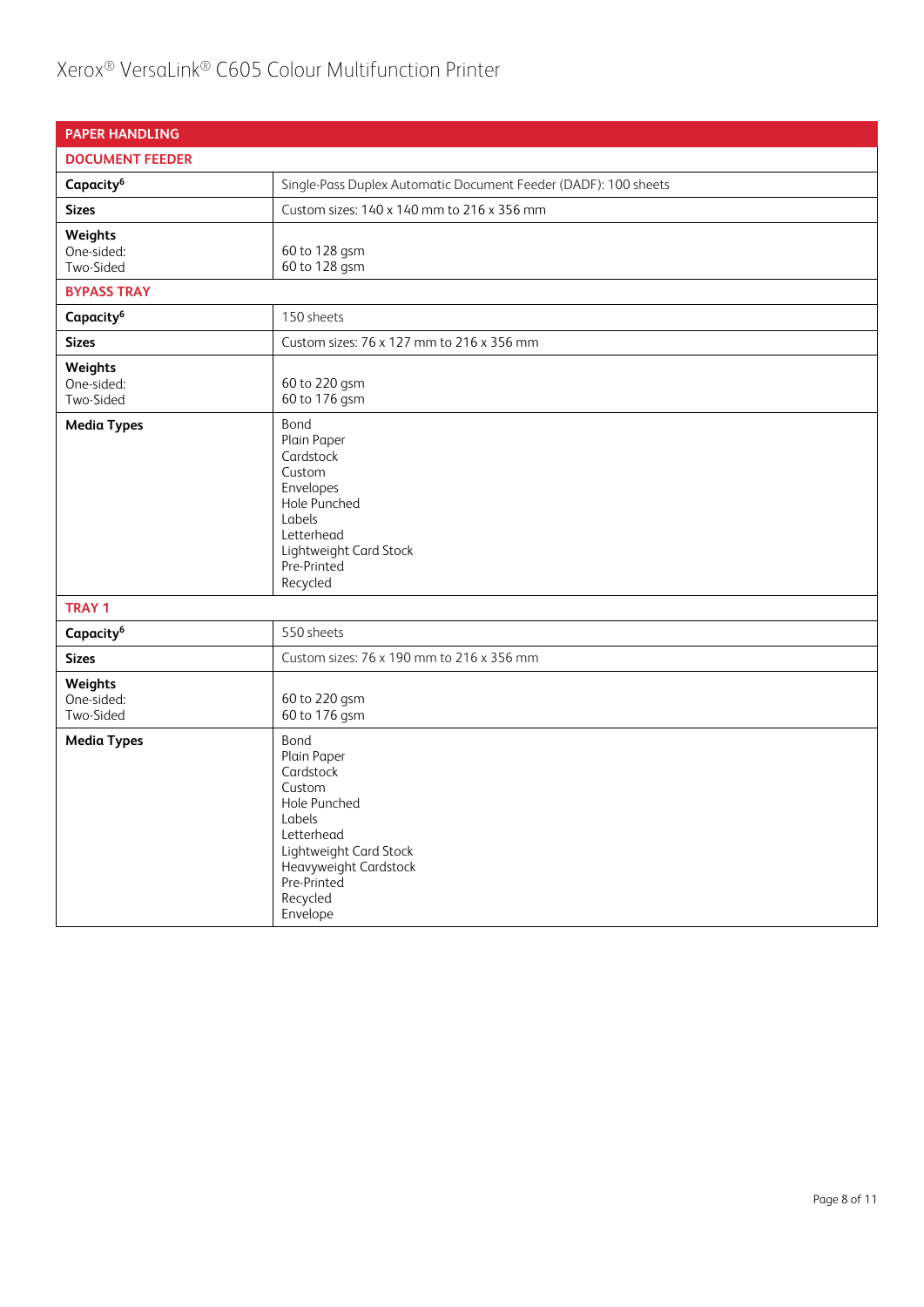| UP TO FOUR ADDITIONAL TRAYS (OPTIONAL)      |                                                                                                                                                                  |  |  |
|---------------------------------------------|------------------------------------------------------------------------------------------------------------------------------------------------------------------|--|--|
| Capacity <sup>6</sup>                       | 550 sheets                                                                                                                                                       |  |  |
| <b>Sizes</b>                                | Custom sizes: 76 x 190 mm to 216 x 356 mm                                                                                                                        |  |  |
| Weights<br>One-sided:<br>Two-Sided          | 60 to 220 gsm<br>60 to 176 gsm                                                                                                                                   |  |  |
| <b>Media Types</b>                          | Bond<br>Plain Paper<br>Cardstock<br>Custom<br>Hole Punched<br>Labels<br>Letterhead<br>Lightweight Card Stock<br>Heavyweight Cardstock<br>Pre-Printed<br>Recycled |  |  |
|                                             | HIGH-CAPACITY FEEDER (ONLY ONE ADDITIONAL 550-SHEET TRAY CAN BE ADDED TO HIGH-CAPACITY FEEDER)                                                                   |  |  |
| Capacity <sup>6</sup>                       | 2,000 sheets                                                                                                                                                     |  |  |
| <b>Sizes</b>                                | A4                                                                                                                                                               |  |  |
| Weights<br>One-sided:<br>Two-Sided          | 60 to 176 gsm<br>60 to 176 gsm                                                                                                                                   |  |  |
| <b>Media Types</b>                          | Bond<br>Plain Paper<br>Hole Punched<br>Letterhead<br>Lightweight Card Stock<br>Pre-Printed<br>Recycled                                                           |  |  |
| <b>TOTAL CAPACITY</b>                       |                                                                                                                                                                  |  |  |
| <b>Standard Device Capacity<sup>6</sup></b> | 700 sheets                                                                                                                                                       |  |  |
| Maximum Device Capacity <sup>6</sup>        | 3,250 sheets                                                                                                                                                     |  |  |
| <b>PAPER OUTPUT/FINISHING</b>               |                                                                                                                                                                  |  |  |
| Capacity <sup>6</sup>                       | Up to 400 sheets                                                                                                                                                 |  |  |
| <b>Automatic Two-sided Printing</b>         | Standard                                                                                                                                                         |  |  |
| <b>FINISHER</b>                             |                                                                                                                                                                  |  |  |
| Capacity <sup>6</sup>                       | 500-sheet tray, 50-sheet stapling                                                                                                                                |  |  |
| <b>MAILBOX</b>                              |                                                                                                                                                                  |  |  |
| Capacity <sup>6</sup>                       | Four 100-sheet bins                                                                                                                                              |  |  |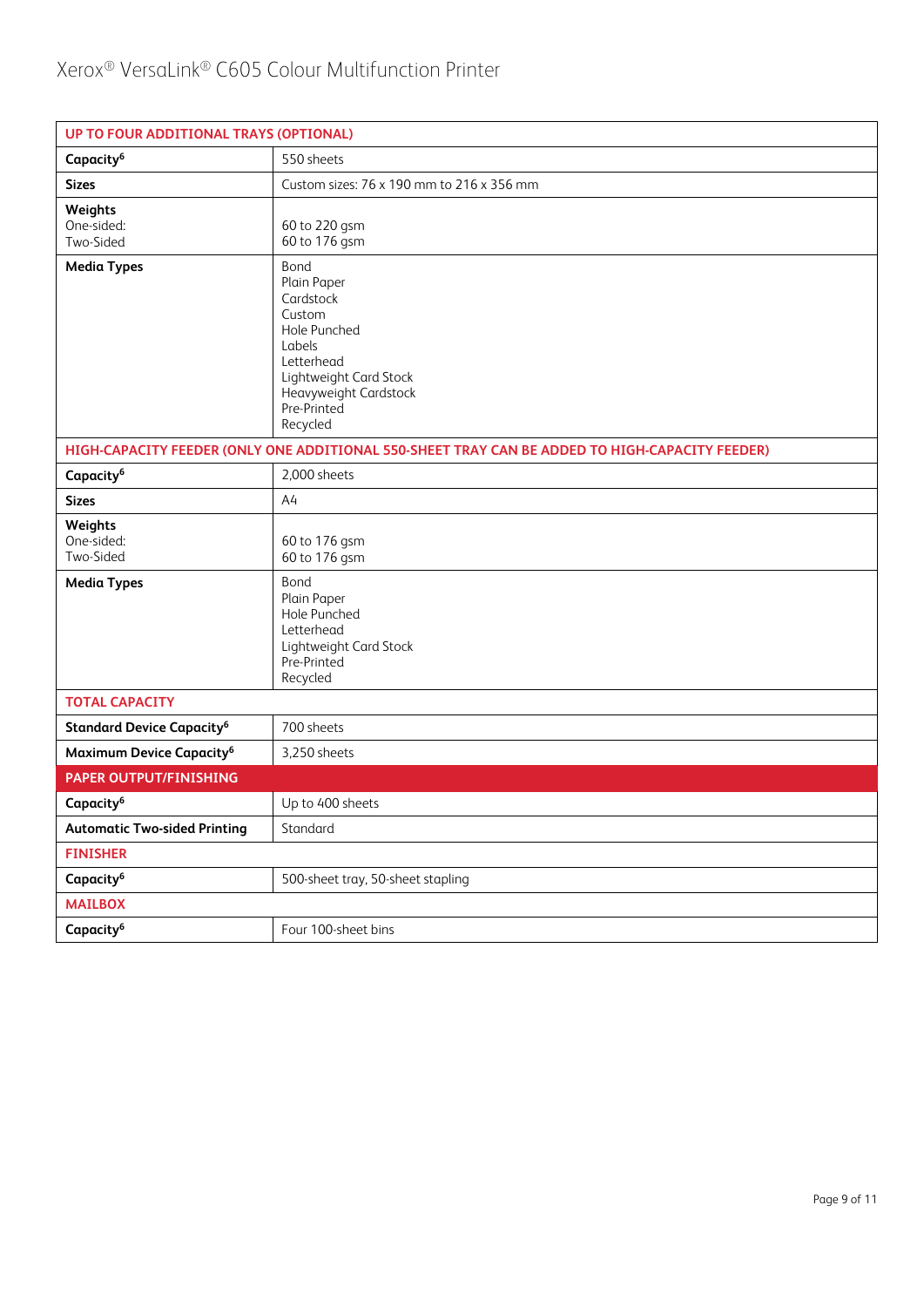| <b>DEVICE MANAGEMENT</b>                                     |                                                                                                                                                                                                                                                                                                                                                                                                                                          |
|--------------------------------------------------------------|------------------------------------------------------------------------------------------------------------------------------------------------------------------------------------------------------------------------------------------------------------------------------------------------------------------------------------------------------------------------------------------------------------------------------------------|
| <b>Network Protocols</b>                                     | TCP/IP: HTTP/HTTPS, Internet Printing Protocol, LPR/LPD, Raw Socket Printing/Port 9100, IPv4/IPv6,<br><b>WSD LDAP</b><br>Bonjour <sup>®</sup> /AirPrint <sup>™</sup><br><b>FTP</b><br>Most protocols not in use can be disabled                                                                                                                                                                                                          |
| <b>Administrative Protocols</b>                              | DHCP, SNMP, WINS, HTTP, HTTPS, TLS, SNTP, MDNS                                                                                                                                                                                                                                                                                                                                                                                           |
| <b>REMOTE CONTROL PANEL</b>                                  |                                                                                                                                                                                                                                                                                                                                                                                                                                          |
|                                                              | • Enables faster, more convenient technical support and user training<br>• IT administrators and other authorised users can control the device remotely from a web<br>page on any device<br>• Remote user experience is identical to performing tasks directly at the device                                                                                                                                                             |
| <b>XEROX<sup>®</sup> CENTREWARE<sup>®</sup> WEB SOFTWARE</b> |                                                                                                                                                                                                                                                                                                                                                                                                                                          |
|                                                              | • A web-based server application for network administrators that permits web-browser-based device<br>management from any workstation, whether running Windows, UNIX or any other operating system<br>• Works with any SNMP-managed printer from any manufacturer<br>• Provides help with device discovery and installations, health checks and troubleshooting, and<br>device upgrades, as well as basic accounting and asset management |
|                                                              | XEROX <sup>®</sup> EMBEDDED WEB SERVER - INTEGRATED DEVICE WEB PAGE                                                                                                                                                                                                                                                                                                                                                                      |
| <b>Device Status</b>                                         | • Tray Status/Contents<br>• Consumables Status<br>• Billing/Usage<br>• Quick Links<br>• Online Support                                                                                                                                                                                                                                                                                                                                   |
| <b>Print Queue Viewing</b>                                   | Job print queue management - view and delete                                                                                                                                                                                                                                                                                                                                                                                             |
| <b>Job Submission</b>                                        | Print-ready files (PS, PCL, PDF, XPS, JPEG)                                                                                                                                                                                                                                                                                                                                                                                              |
| <b>Device Administration</b>                                 | Allows simple, remote installation setting of configuration options and management of the device                                                                                                                                                                                                                                                                                                                                         |
| <b>Browsers</b>                                              | Microsoft <sup>®</sup> Internet Explorer <sup>®</sup><br>Microsoft Edge <sup>™</sup><br>Mozilla <sup>™</sup> Firefox <sup>®</sup><br>Apple® Safari®<br>Google Chrome™                                                                                                                                                                                                                                                                    |
| <b>REMOTE SERVICES</b>                                       |                                                                                                                                                                                                                                                                                                                                                                                                                                          |
| <b>Automated Meter</b><br><b>Readings (AMR)</b>              | Automates the process of collecting and submitting meter reads for tracking and billing of Xerox®<br>device usage. Eliminates the need for time-consuming end-user involvement and ensures that meter<br>reads are submitted to Xerox on time.                                                                                                                                                                                           |
| <b>Automatic Supplies</b><br><b>Replenishment (ASR)</b>      | Automatically orders supplies for Xerox® output devices based on actual usage, eliminating the<br>need to manually manage supplies inventory.                                                                                                                                                                                                                                                                                            |
| <b>WHAT'S IN THE BOX</b>                                     |                                                                                                                                                                                                                                                                                                                                                                                                                                          |
|                                                              | VersaLink® C605 Colour Multifunction Printer<br>Starter Capacity Print Cartridge: One of each (Cyan, Magenta, Yellow): 6,000 print capacity <sup>7</sup> , Black:<br>10,000 print capacity <sup>7</sup><br>Software and Documentation CD (Safety, Regulatory, Recycling and Disposal Guides, Print Drivers<br>and Warranty Statement)<br><b>Installation Guide</b><br>Quick Use Guides<br>Power Cord<br>Fax Cord                         |